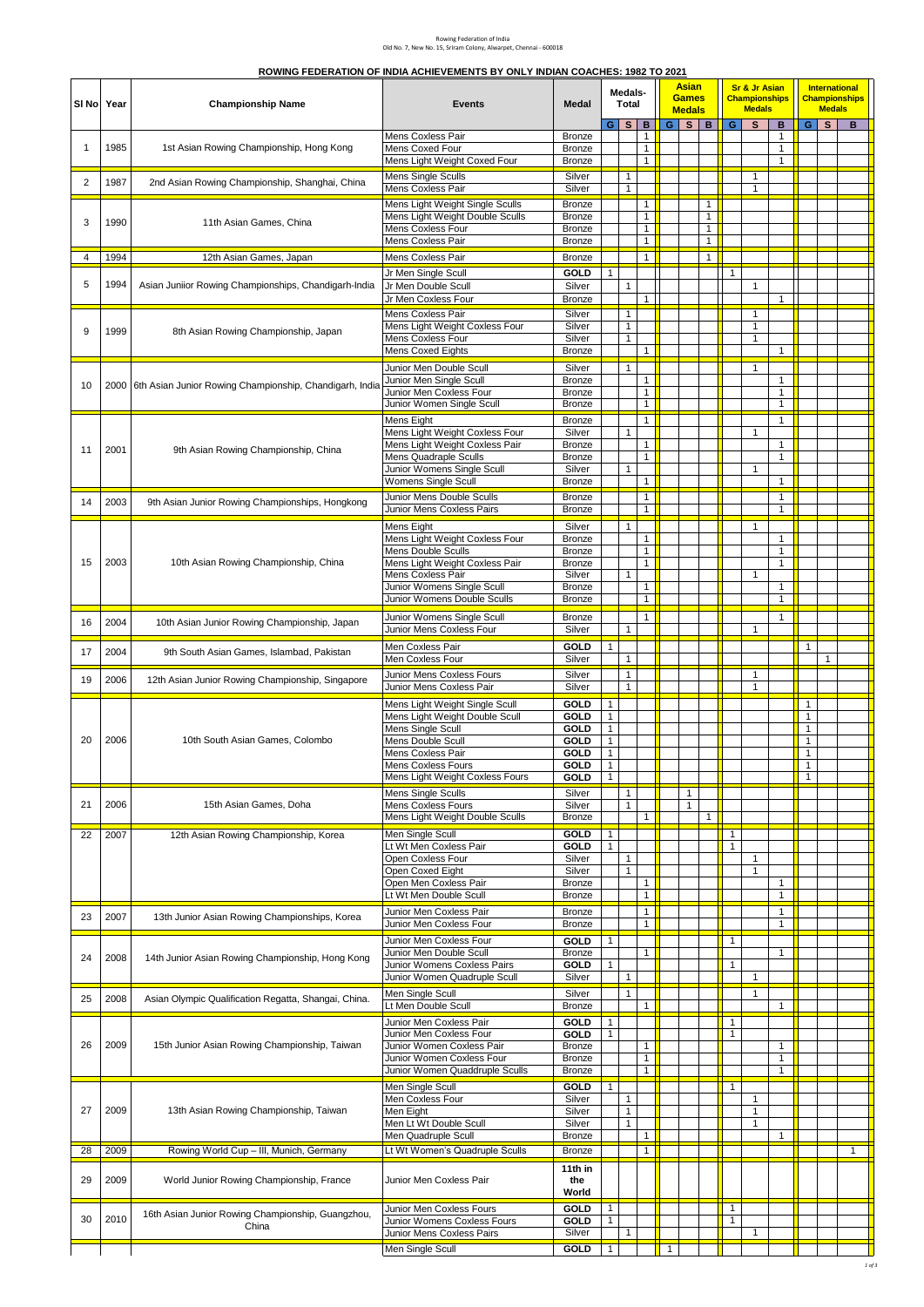## Rowing Federation of India Old No. 7, New No. 15, Sriram Colony, Alwarpet, Chennai - 600018

| ROWING FEDERATION OF INDIA ACHIEVEMENTS BY ONLY INDIAN COACHES: 1982 TO 2021 |  |  |
|------------------------------------------------------------------------------|--|--|
|                                                                              |  |  |

| SI No | Year | <b>Championship Name</b>                                          | <b>Events</b>                                                                                                                                                                                                    | Medal                                                                                                    | Medals-<br>Total                                                                             |                                                                              |                                              |   |                                                   |                                              |                                                                                   |                                                                   |                                                              |   |                   |                              |  |  |  |  |  |  |  |  |  |  |  |  |  |  |  |  |  |  |  |  |  | <b>Asian</b><br><b>Games</b><br><b>Medals</b> |  |  | <b>Sr &amp; Jr Asian</b><br><b>Championships</b><br><b>Medals</b> |  |  | <b>International</b><br><b>Medals</b> | <b>Championships</b> |
|-------|------|-------------------------------------------------------------------|------------------------------------------------------------------------------------------------------------------------------------------------------------------------------------------------------------------|----------------------------------------------------------------------------------------------------------|----------------------------------------------------------------------------------------------|------------------------------------------------------------------------------|----------------------------------------------|---|---------------------------------------------------|----------------------------------------------|-----------------------------------------------------------------------------------|-------------------------------------------------------------------|--------------------------------------------------------------|---|-------------------|------------------------------|--|--|--|--|--|--|--|--|--|--|--|--|--|--|--|--|--|--|--|--|--|-----------------------------------------------|--|--|-------------------------------------------------------------------|--|--|---------------------------------------|----------------------|
| 31    | 2010 | 16th Asian Games, Guangzhou, China                                | Men Coxless Four<br>Light Weight Men Coxless Four<br>Men Eight                                                                                                                                                   | Silver<br>Silver<br>Silver                                                                               | G.                                                                                           | s <sub>1</sub><br>1<br>$\mathbf{1}$<br>$\mathbf{1}$                          | B                                            | G | S<br>$\mathbf{1}$<br>$\mathbf{1}$<br>$\mathbf{1}$ | B                                            | G.                                                                                | S.                                                                | B                                                            | G | $\mathbf{s}$      | B                            |  |  |  |  |  |  |  |  |  |  |  |  |  |  |  |  |  |  |  |  |  |                                               |  |  |                                                                   |  |  |                                       |                      |
| 32    | 2011 | 14th Asian Rowing Championship, Hwacheon, Korea                   | Women Coxless Pair<br>Lt Wt Men Double Scull<br>Light Weight Men Coxless Four<br>Mens Eight<br>Men Single Scull                                                                                                  | Bronze<br>GOLD<br>Silver<br>Silver<br>Bronze                                                             | $\mathbf{1}$                                                                                 | $\mathbf{1}$<br>$\mathbf{1}$                                                 | 1<br>$\mathbf{1}$                            |   |                                                   | $\mathbf{1}$                                 | 1                                                                                 | $\mathbf{1}$<br>$\mathbf{1}$                                      | $\mathbf{1}$                                                 |   |                   |                              |  |  |  |  |  |  |  |  |  |  |  |  |  |  |  |  |  |  |  |  |  |                                               |  |  |                                                                   |  |  |                                       |                      |
| 33    | 2011 | 17th Asian Junior Rowing Championship, Hwacheon,<br>Korea         | Junior Women Single Scull<br>Junior Women Coxless Pair<br>Junior Men Coxless Fours<br>Junior Men Coxless Pair                                                                                                    | Silver<br>Silver<br>Silver<br>Bronze                                                                     |                                                                                              | $\mathbf{1}$<br>$\mathbf{1}$<br>$\mathbf{1}$                                 | $\mathbf{1}$                                 |   |                                                   |                                              |                                                                                   | 1<br>$\mathbf{1}$<br>$\mathbf{1}$                                 | $\mathbf{1}$                                                 |   |                   |                              |  |  |  |  |  |  |  |  |  |  |  |  |  |  |  |  |  |  |  |  |  |                                               |  |  |                                                                   |  |  |                                       |                      |
| 34    | 2012 | 18th Asian Junior Rowing Championships, Nanchang,<br>China        | Junior Mens Coxless Fours<br>Junior Womens Coxless Fours<br>Junior Mens Coxless Pairs                                                                                                                            | <b>GOLD</b><br>Silver<br>Silver                                                                          | $\mathbf{1}$                                                                                 | $\mathbf{1}$<br>$\mathbf{1}$                                                 |                                              |   |                                                   |                                              | $\mathbf{1}$                                                                      | 1<br>$\mathbf{1}$                                                 |                                                              |   |                   |                              |  |  |  |  |  |  |  |  |  |  |  |  |  |  |  |  |  |  |  |  |  |                                               |  |  |                                                                   |  |  |                                       |                      |
| 35    | 2012 | Asian Olympic Qualification Regatta                               | <b>Men Single Scull</b><br>Lt Wt Men Double Scull                                                                                                                                                                | GOLD<br>Bronze                                                                                           | 1                                                                                            |                                                                              | 1                                            |   |                                                   |                                              | 1                                                                                 |                                                                   | 1                                                            |   |                   |                              |  |  |  |  |  |  |  |  |  |  |  |  |  |  |  |  |  |  |  |  |  |                                               |  |  |                                                                   |  |  |                                       |                      |
| 36    | 2012 | <b>London Olympics</b>                                            | Mens Single Sculls                                                                                                                                                                                               | 16th in<br>the                                                                                           |                                                                                              |                                                                              |                                              |   |                                                   |                                              |                                                                                   |                                                                   |                                                              |   |                   |                              |  |  |  |  |  |  |  |  |  |  |  |  |  |  |  |  |  |  |  |  |  |                                               |  |  |                                                                   |  |  |                                       |                      |
| 37    | 2013 | World Rowing Championships, Chungju, Korea                        | Mens Single Sculls                                                                                                                                                                                               | 12th in<br>the                                                                                           |                                                                                              |                                                                              |                                              |   |                                                   |                                              |                                                                                   |                                                                   |                                                              |   |                   |                              |  |  |  |  |  |  |  |  |  |  |  |  |  |  |  |  |  |  |  |  |  |                                               |  |  |                                                                   |  |  |                                       |                      |
| 38    | 2013 | 19th Asian Junior Rowing Championships, Samarkand,<br>Uzbekistan  | Junior Mens Coxless Fours<br>Junior Mens Coxless Pairs<br>Junior Womens Coxless Fours<br>Junior Womens Coxless Pairs                                                                                             | Silver<br>Silver<br>Silver<br>Silver                                                                     |                                                                                              | $\mathbf{1}$<br>$\mathbf{1}$<br>$\mathbf{1}$<br>$\mathbf{1}$                 |                                              |   |                                                   |                                              |                                                                                   | 1<br>1<br>$\mathbf{1}$<br>1                                       |                                                              |   |                   |                              |  |  |  |  |  |  |  |  |  |  |  |  |  |  |  |  |  |  |  |  |  |                                               |  |  |                                                                   |  |  |                                       |                      |
| 39    | 2013 | 15th Asian Rowing Championships, Luan, China                      | Mens Single Sculls<br>Mens Eight<br><b>Mens Coxless Fours</b><br>Lt Wt Mens Double Sculls<br>Lt Wt Womens Quadruple Sculls                                                                                       | GOLD<br>Silver<br>Silver<br>Bronze<br>Bronze                                                             | $\mathbf{1}$                                                                                 | 1<br>$\mathbf{1}$                                                            | $\mathbf{1}$<br>$\mathbf{1}$                 |   |                                                   |                                              | $\mathbf{1}$                                                                      | $\mathbf{1}$<br>$\mathbf{1}$                                      | $\mathbf{1}$<br>$\mathbf{1}$                                 |   |                   |                              |  |  |  |  |  |  |  |  |  |  |  |  |  |  |  |  |  |  |  |  |  |                                               |  |  |                                                                   |  |  |                                       |                      |
| 40    | 2014 | Paolo D'Aloja Memorial Regatta, Piediluco, Italy                  | Lt Mens Single Sculls<br>Womens Quadruple Sculls                                                                                                                                                                 | Silver<br><b>Bronze</b><br>Silver<br>Bronze                                                              |                                                                                              | $\mathbf{1}$<br>$\mathbf{1}$                                                 | $\mathbf{1}$<br>$\mathbf{1}$                 |   |                                                   |                                              |                                                                                   |                                                                   |                                                              |   | $\mathbf{1}$<br>1 | $\mathbf{1}$<br>$\mathbf{1}$ |  |  |  |  |  |  |  |  |  |  |  |  |  |  |  |  |  |  |  |  |  |                                               |  |  |                                                                   |  |  |                                       |                      |
| 41    | 2014 | 20th Asian Junior Rowing Championships, Yi-Lan, Taipei,<br>Taiwan | Junior Womens Coxless Pairs                                                                                                                                                                                      | Bronze                                                                                                   |                                                                                              |                                                                              | 1                                            |   |                                                   |                                              |                                                                                   |                                                                   | $\mathbf{1}$                                                 |   |                   |                              |  |  |  |  |  |  |  |  |  |  |  |  |  |  |  |  |  |  |  |  |  |                                               |  |  |                                                                   |  |  |                                       |                      |
| 42    | 2014 | 17th Asian Games, Chungju, Incheon, Korea                         | Mens Single Sculls<br>Lt Wt Mens Single Sculls<br>Mens Eight                                                                                                                                                     | Bronze<br>Bronze<br>Bronze                                                                               |                                                                                              |                                                                              | $\mathbf{1}$<br>$\mathbf{1}$<br>$\mathbf{1}$ |   |                                                   | $\mathbf{1}$<br>$\mathbf{1}$<br>$\mathbf{1}$ |                                                                                   |                                                                   |                                                              |   |                   |                              |  |  |  |  |  |  |  |  |  |  |  |  |  |  |  |  |  |  |  |  |  |                                               |  |  |                                                                   |  |  |                                       |                      |
| 43    |      | 2015   21st Junior Asian Rowing Championships, Wu'han, China      | Jr Men Double Scull<br>Jr Men Coxless Four<br>Jr Women Coxless Four                                                                                                                                              | Silver<br>Bronze<br>Bronze                                                                               |                                                                                              | $\mathbf{1}$                                                                 | 1<br>1                                       |   |                                                   |                                              |                                                                                   | $\mathbf{1}$                                                      | $\mathbf{1}$<br>$\mathbf{1}$                                 |   |                   |                              |  |  |  |  |  |  |  |  |  |  |  |  |  |  |  |  |  |  |  |  |  |                                               |  |  |                                                                   |  |  |                                       |                      |
| 44    | 2015 | 16th Asian Rowing Championships, Beijing, China                   | Mens Single Sculls<br>Mens Double Scull<br>Mens Coxless Fours<br>Men's Eight<br>Lt Wt Men's Double Sculls<br>Men's Pair<br>Lt Wt Men's Single Sculls                                                             | Silver<br>Silver<br>Silver<br>Silver<br>Silver<br>Bronze<br>Bronze                                       |                                                                                              | $\mathbf{1}$<br>$\mathbf{1}$<br>$\mathbf{1}$<br>$\mathbf{1}$<br>$\mathbf{1}$ | 1<br>$\mathbf{1}$                            |   |                                                   |                                              |                                                                                   | 1<br>$\mathbf{1}$<br>$\mathbf{1}$<br>1<br>$\mathbf{1}$            | $\mathbf{1}$<br>$\mathbf{1}$                                 |   |                   |                              |  |  |  |  |  |  |  |  |  |  |  |  |  |  |  |  |  |  |  |  |  |                                               |  |  |                                                                   |  |  |                                       |                      |
| 45    | 2015 | Asian Indoor Rowing Championships, Pattaya, Thailand              | Lt Wt Men Individual                                                                                                                                                                                             | Gold                                                                                                     | $\mathbf{1}$                                                                                 |                                                                              |                                              |   |                                                   |                                              | $\mathbf{1}$                                                                      |                                                                   |                                                              |   |                   |                              |  |  |  |  |  |  |  |  |  |  |  |  |  |  |  |  |  |  |  |  |  |                                               |  |  |                                                                   |  |  |                                       |                      |
| 46    | 2016 | Asian Olympic Qualification Regatta, Chung-ju, S.Korea            | Men's Pair<br>Men Single Scull                                                                                                                                                                                   | <b>Bronze</b><br>Gold                                                                                    |                                                                                              | $\mathbf{1}$                                                                 | $\mathbf{1}$                                 |   |                                                   |                                              |                                                                                   | 1                                                                 | 1                                                            |   |                   |                              |  |  |  |  |  |  |  |  |  |  |  |  |  |  |  |  |  |  |  |  |  |                                               |  |  |                                                                   |  |  |                                       |                      |
| 47    | 2016 | Olympic Games- Rio, Brazil                                        | Men Single Scull                                                                                                                                                                                                 | 13th in<br>the<br><b>World</b>                                                                           |                                                                                              |                                                                              |                                              |   |                                                   |                                              |                                                                                   |                                                                   |                                                              |   |                   |                              |  |  |  |  |  |  |  |  |  |  |  |  |  |  |  |  |  |  |  |  |  |                                               |  |  |                                                                   |  |  |                                       |                      |
| 48    | 2016 | 22nd Junior Asian Rowing Championships, Pattaya,<br>Thailand      | Jr Men's Pair<br>Jr Men Coxless Four                                                                                                                                                                             | Silver<br>Silver                                                                                         |                                                                                              | $\mathbf{1}$<br>$\mathbf{1}$                                                 |                                              |   |                                                   |                                              |                                                                                   | $\mathbf{1}$<br>$\mathbf{1}$                                      |                                                              |   |                   |                              |  |  |  |  |  |  |  |  |  |  |  |  |  |  |  |  |  |  |  |  |  |                                               |  |  |                                                                   |  |  |                                       |                      |
| 49    | 2016 | Asian Indoor Rowing Championships, Pattaya, Thailand              | Lt Wt Women Pair<br>Open Mix Four<br>Lt Wt Mix Four<br>Men's Pair<br>Women Individual<br>Lt Wt Men's Pair<br>Women Pair                                                                                          | Silver<br>Silver<br>Silver<br>Bronze<br>Bronze<br>Bronze<br>Bronze                                       |                                                                                              | $\mathbf{1}$<br>$\mathbf{1}$<br>$\mathbf{1}$                                 | 1<br>1<br>$\mathbf{1}$<br>$\mathbf{1}$       |   |                                                   |                                              |                                                                                   | $\mathbf{1}$<br>$\mathbf{1}$<br>$\mathbf{1}$                      | $\mathbf{1}$<br>$\mathbf{1}$<br>$\mathbf{1}$<br>$\mathbf{1}$ |   |                   |                              |  |  |  |  |  |  |  |  |  |  |  |  |  |  |  |  |  |  |  |  |  |                                               |  |  |                                                                   |  |  |                                       |                      |
|       |      |                                                                   | Jr Men Individual<br>Jr Men Pair<br>Jr Women Pair<br>Jr Men's Pair                                                                                                                                               | <b>Bronze</b><br>Bronze<br>Bronze<br>Silver                                                              |                                                                                              | $\mathbf{1}$                                                                 | $\mathbf{1}$<br>$\mathbf{1}$<br>$\mathbf{1}$ |   |                                                   |                                              |                                                                                   | 1                                                                 | $\mathbf{1}$<br>$\mathbf{1}$<br>$\mathbf{1}$                 |   |                   |                              |  |  |  |  |  |  |  |  |  |  |  |  |  |  |  |  |  |  |  |  |  |                                               |  |  |                                                                   |  |  |                                       |                      |
| 50    | 2017 | 23rd Junior Asian Rowing Championships, Singapore                 | Jr Men Coxless Four<br>Jr Men Double Scull<br>Jr Women Coxless Four                                                                                                                                              | Silver<br>Bronze<br>Bronze                                                                               |                                                                                              | $\mathbf{1}$                                                                 | 1<br>$\mathbf{1}$                            |   |                                                   |                                              |                                                                                   | $\mathbf{1}$                                                      | $\mathbf{1}$<br>$\mathbf{1}$                                 |   |                   |                              |  |  |  |  |  |  |  |  |  |  |  |  |  |  |  |  |  |  |  |  |  |                                               |  |  |                                                                   |  |  |                                       |                      |
| 51    | 2017 | Asian Rowing Championship, Pattaya, Thailand                      | Lt Wt Men Coxless Four                                                                                                                                                                                           | Bronze                                                                                                   |                                                                                              |                                                                              | $\mathbf{1}$                                 |   |                                                   |                                              |                                                                                   |                                                                   | $\mathbf{1}$                                                 |   |                   |                              |  |  |  |  |  |  |  |  |  |  |  |  |  |  |  |  |  |  |  |  |  |                                               |  |  |                                                                   |  |  |                                       |                      |
| 52    | 2018 | 24th Junior Asian Rowing Championships, Chung-ju,<br>S. Korea     | Jr Men's Pair<br>Jr Men Coxless Four<br>Jr Men Quadruple Scull<br>Jr Women Coxless Four                                                                                                                          | Bronze<br>Silver<br>Silver<br>Gold                                                                       | $\mathbf{1}$                                                                                 | 1<br>$\mathbf{1}$                                                            | $\overline{1}$                               |   |                                                   |                                              | $\mathbf{1}$                                                                      | 1<br>1                                                            | $\mathbf{1}$                                                 |   |                   |                              |  |  |  |  |  |  |  |  |  |  |  |  |  |  |  |  |  |  |  |  |  |                                               |  |  |                                                                   |  |  |                                       |                      |
| 54    | 2019 | Asian Indoor Rowing Championships, Bangkok, Thailand              | Men Single "A"<br>Men Single "B"<br>Men's Pair<br>Mix Four<br>Women Single<br>Women Pair<br>Jr Men Single "A"<br>Jr Men Single "B"<br>Jr Men Pair<br>Jr Women Pair<br>Jr Women Single "A"<br>Jr Women Single "B" | Gold<br>Silver<br>Gold<br>Silver<br>Silver<br>Bronze<br>Gold<br>Silver<br>Gold<br>Gold<br>Gold<br>Silver | $\mathbf{1}$<br>$\mathbf{1}$<br>$\mathbf{1}$<br>$\mathbf{1}$<br>$\mathbf{1}$<br>$\mathbf{1}$ | $\mathbf{1}$<br>$\mathbf{1}$<br>1<br>$\mathbf{1}$<br>$\mathbf{1}$            | 1                                            |   |                                                   |                                              | $\mathbf{1}$<br>$\mathbf{1}$<br>$\mathbf{1}$<br>$\mathbf{1}$<br>$\mathbf{1}$<br>1 | $\mathbf{1}$<br>1<br>$\mathbf{1}$<br>$\mathbf{1}$<br>$\mathbf{1}$ | $\mathbf{1}$                                                 |   |                   |                              |  |  |  |  |  |  |  |  |  |  |  |  |  |  |  |  |  |  |  |  |  |                                               |  |  |                                                                   |  |  |                                       |                      |